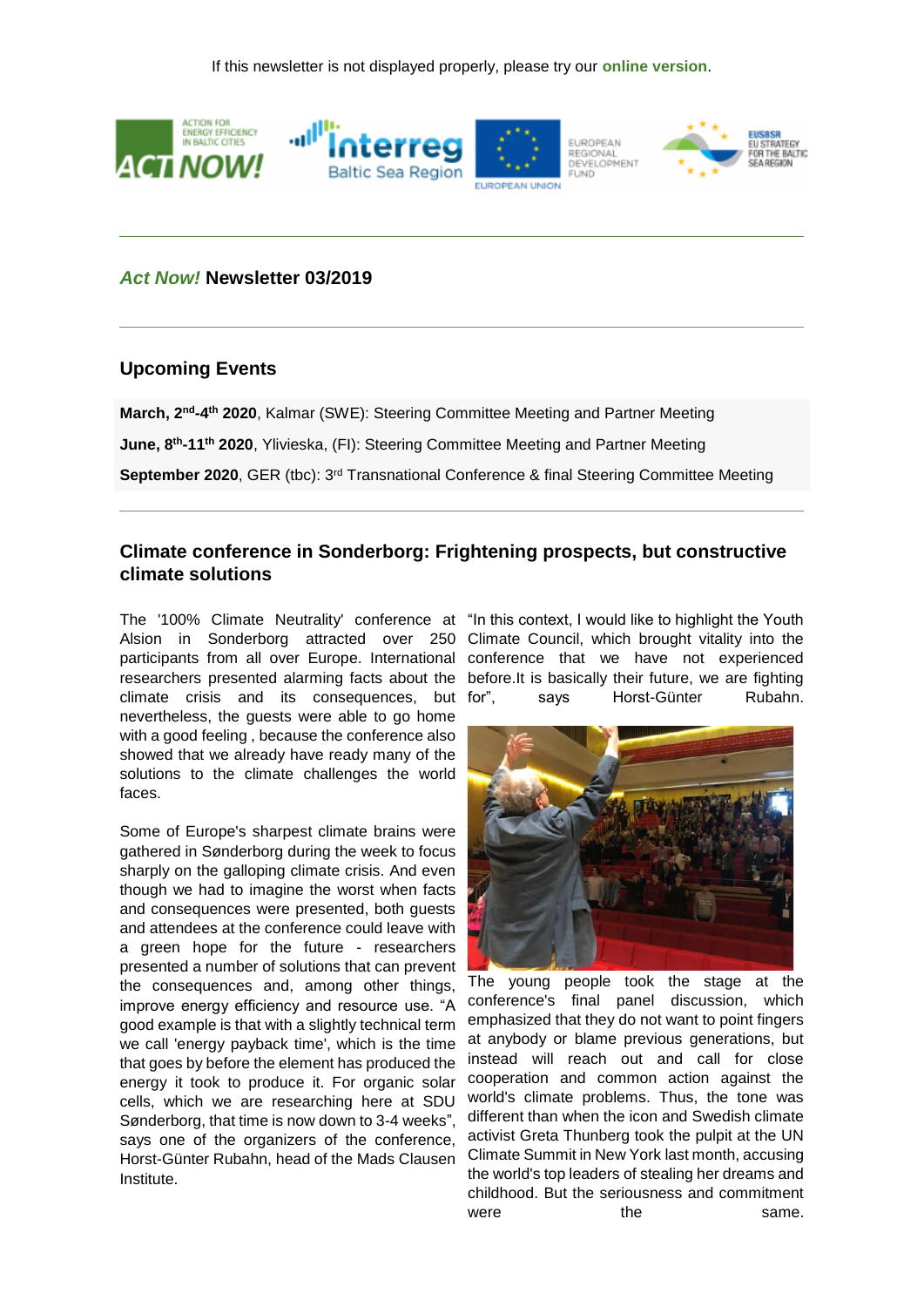

**The young people made their way to the conference**

The conference acquired contributions from leading researchers and representatives from the projects CITIES, *Act Now!*, RollFlex, PE: Region, Energibyerne.dk and also invited the ambitious - [Further Conference Documentation \(pdf\)](https://191838.seu.cleverreach.com/c/37270866/c81e728d2-q17jat) youth climate council from cities in Denmark, Latvia and Germany.

**Bringing conclusions to Copenhagen** Sønderborg's ProjectZero vision aims to reduce the Sønderborg area's  $CO<sub>2</sub>$  emissions to around zero as early as 2029 and at the same time create new skills and green jobs in the companies. ProjectZero's director Peter Rathje, as a coorganizer, is also happy and proud of the climate conference and its conclusions: "Sønderborg and its partners in CITIES, Energibyerne.dk and *Act Now!* projects have been running for many years. The conference confirmed that ambitious climate targets are best solved in close cooperation with local stakeholders and that cities / municipalities are the new climate pivotal points when it comes to putting turbo on climate efforts", says Peter Rathie, CEO, ProjectZero.

[Author: Vivian Kroll]

#### **Impressions from the Workshop Sessions**

Please find the documentation of two workshop sessions related to the *Act Now!* project here:

- Workshop ["How do Cities overcome Challenges in their Climate Transition?" \(pdf\)](https://191838.seu.cleverreach.com/c/37247076/c81e728d2-q17jat)
- Workshop ["How do Cities Ramp Up their Climate Action?" \(pdf\)](https://191838.seu.cleverreach.com/c/37247077/c81e728d2-q17jat)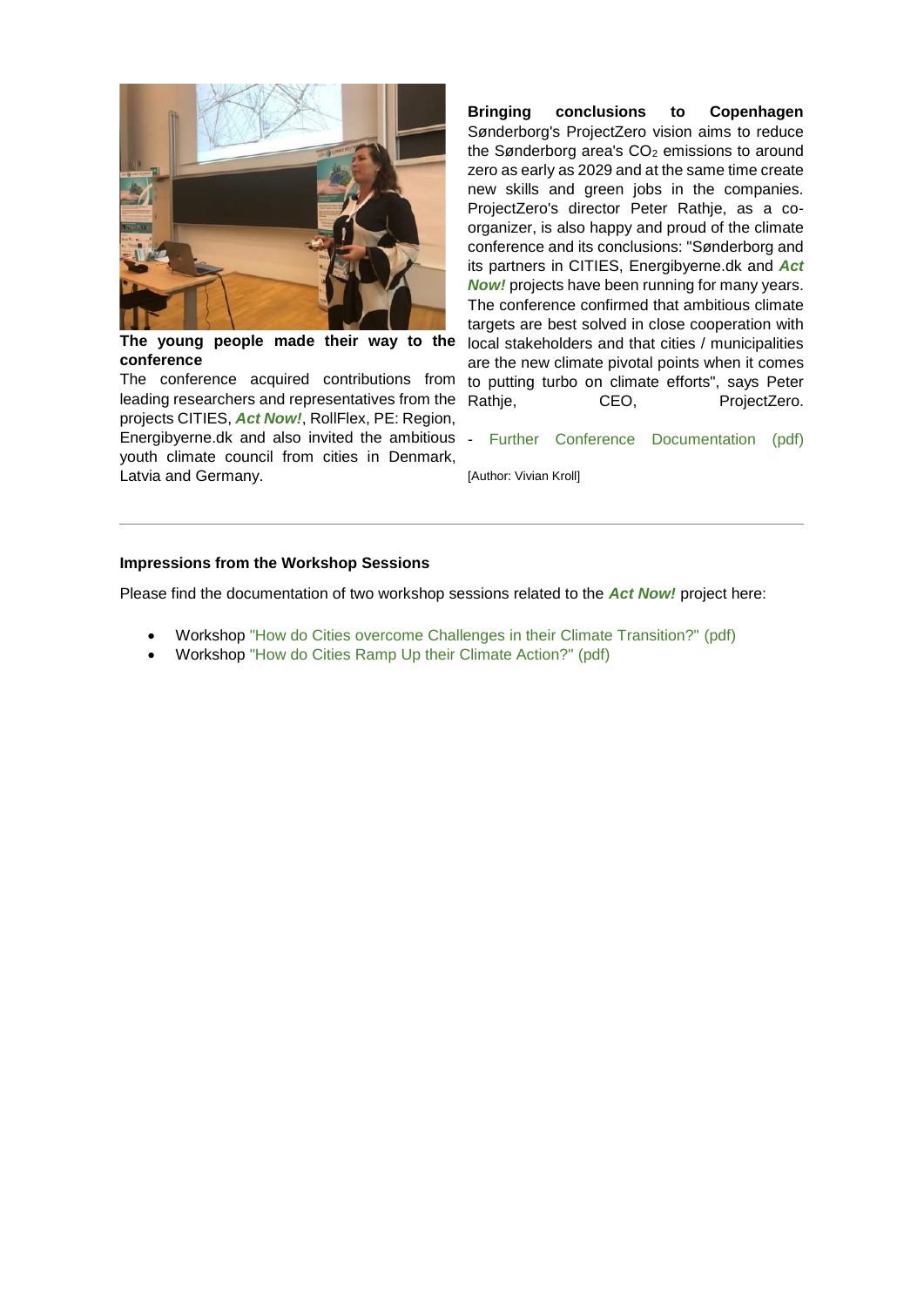

# **Summary of 4th** *Act Now!* **Steering Committee and Partner Meeting in Sonderborg**

The 4th *Act Now!* Steering Committee and Partner Meeting (SCM) was part of the second transnational Act Now! conference. It was held on 2<sup>nd</sup> October 2019 as a closed session during the "100% Climate Neutrality Conference" in Sonderborg, Denmark. 29 **Act Now!** members from eight countries attended regional/national Act Now! workshop the SCM.

**Second Regional/National Workshops** Petra Schneider presented requirements for the regional/national workshops and presented an example from the Interreg BSR Secretariat clarification process regarding documentation.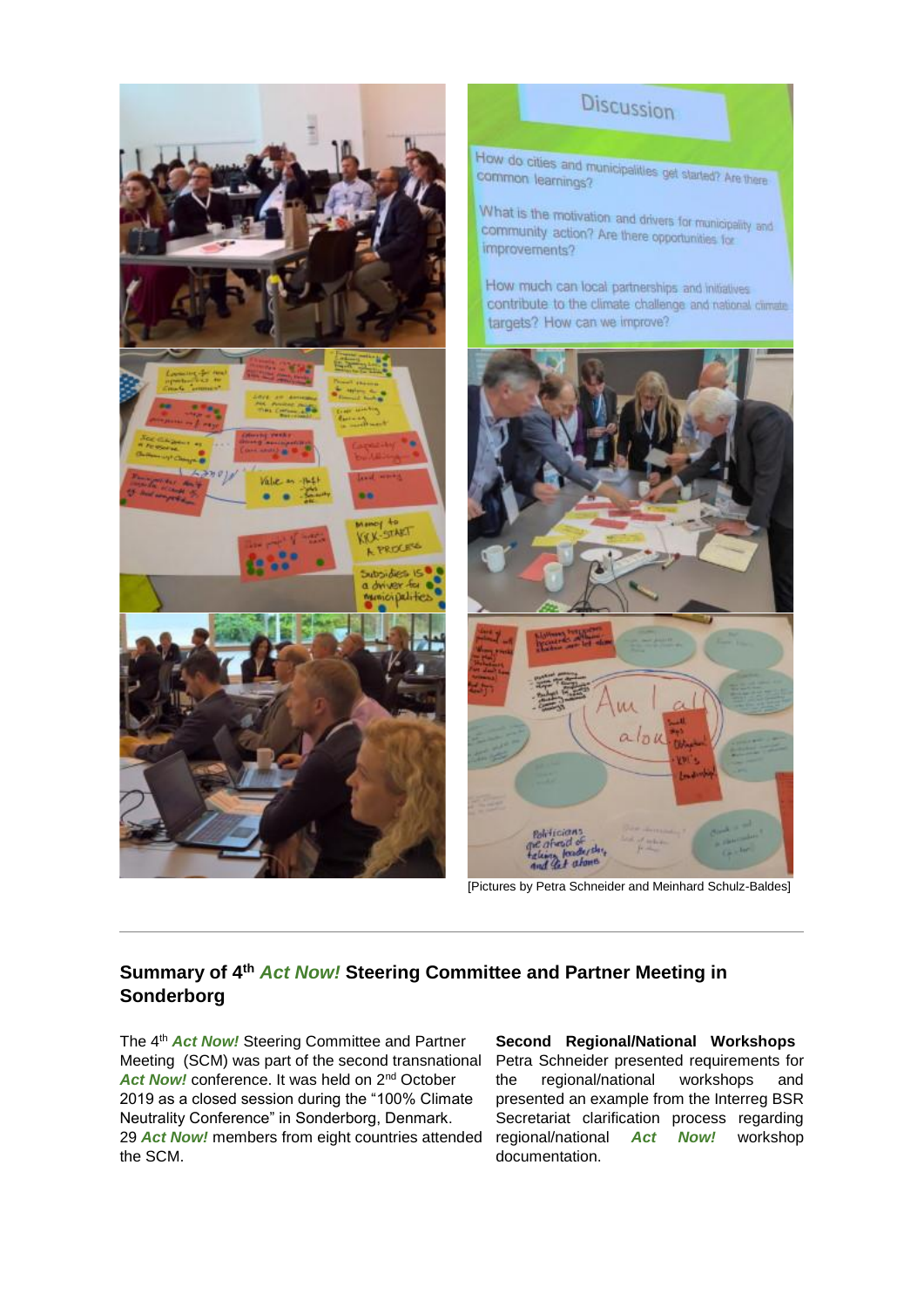#### **Report on Midterm Project Evaluation**

Ryotaro Kajimura presented a summary of the results of the questionnaire regarding the midterm evaluation of the *Act Now!* project.

#### **Report on Pilot Investments – State of the works and first outcomes**

Francesco Romagnoli presented an overview of the status of the pilot investments.

All involved partners (Elva, Gdynia, Gulbene, Kaliningrad, Sievi, Silute) had sent feedback to the 'Record of investment development'. Due to various delays in procurement and installation the outcome is not completed in project period four.

#### **Report Future Investment Planning and Financing**

Lars Holstenkamp and Ryotaro Kajimura presented for Group of Activity (GoA) 3.3 "Identification of potential for energy saving and identification of most effective measures" and for GoA 3.4 "Financing of investments":

- Background & Knowledge generation
- Types of projects & decision criteria and
- **Observations**

The situation between the partners is very diverse.

### **LEEGs and 'LEEGs Task Force (LTF)'**

Vivian Kroll presented an overview of the role and the status of the Local Energy Efficiency Groups (LEEGs).

Petra Schneider introduced the background, concept and objectives of the new 'LEEGs Task Force (LTF)'. The LTF agreed at their first meeting that all partners upload their SEAPs / SECAPs to the ecolo cloud and introduce the new LTF at the SCM. Simona Bokstaite presented the LEEG in Silute,

Siim Meeliste presented Elva's LEEG in Estonia and explained the concept of three levels/ subgroups of the LEEG.

A similar situation with LEEGs in different levels exists in Poland as Adam Cenian added.

Anne-Riikka Rautio presented the LEEG in Sievi, Finland, and Timo Kiema described briefly the regional workgroup in Ylivieska.

#### **Reporting and Interreg BSR/Bamos compliance**

Till Scherzinger gave examples of questions by the Secretariat in the clarification processes following the reporting of period three to the Interreg JS. He pointed out that the *Act Now!* project is very complex and all partners together need to explain clearly which goals have been achieved and which are to be achieved. The project understanding can be improved on different levels:

- Level 1: Partners
- Level 2: WP and GoA Leaders
- Level 3: Interreg Secretariat
- Objective 1: Your project
- Objective 2: The *Act Now!* projects outputs
- Objective 3: EU objectives

He stated how important compliance is with what is described in the application form. He pointed out to always use the most recent version of the application as in Bamos, not to refer to a previous/older version.

Till also explained how importantit is to pay attention to all the details for reporting. The Steering Committee formally agreed to include in each periodical progress report information about

- Actual cooperation with their Associated Partners in the given period
- Transnational values
- Horizontal Principles
- Cross cutting issues

Till Scherzinger presented an overview of the timeline, project status and time amendments.

[Author: Petra Schneider]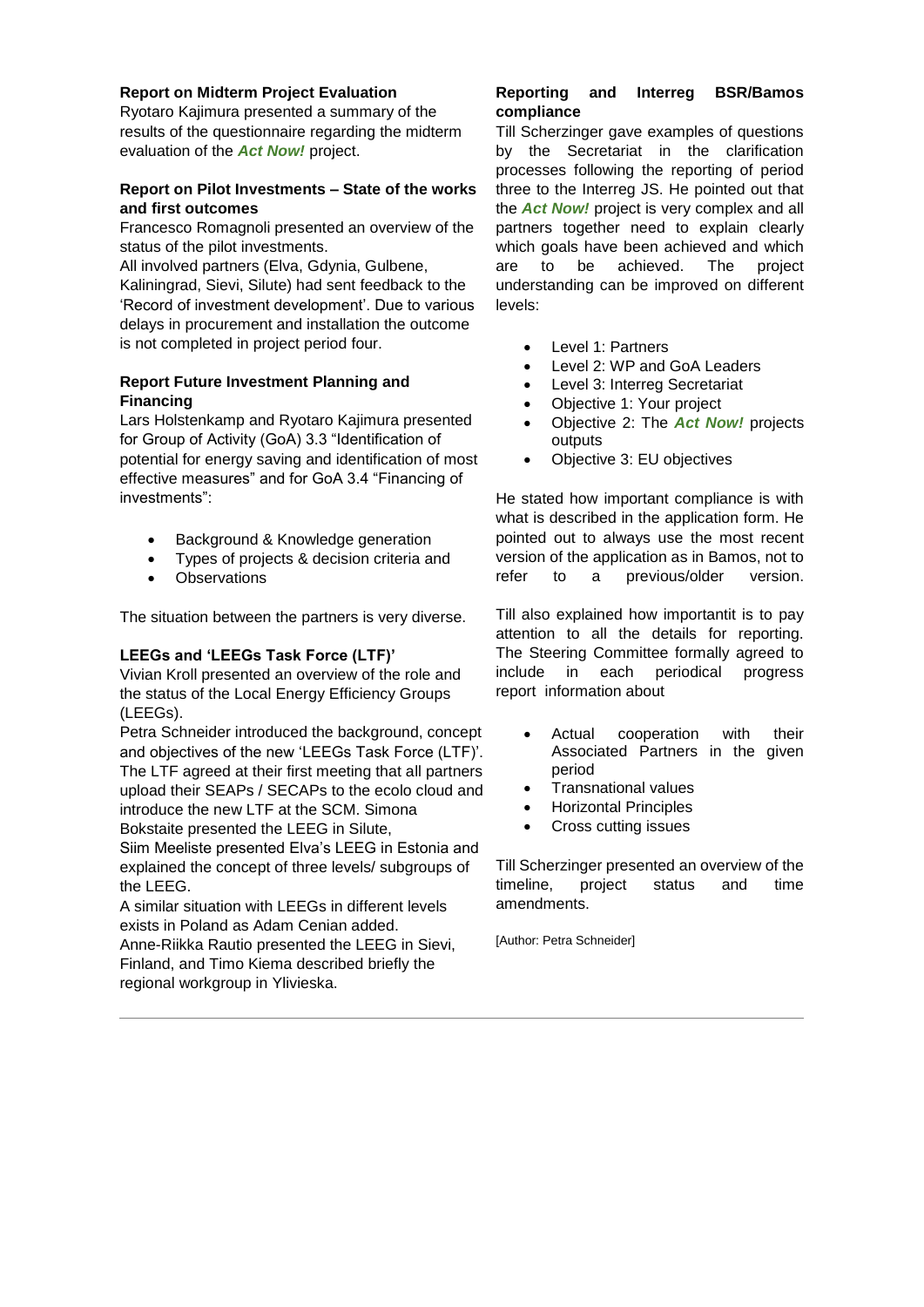# **Summary of Local Energy Efficiency Group (LEEG) in Silute (LT)**



The Local energy efficiency group (LEEG) is a new unit established in the *Act Now!* project frame. The LEEG group consists of three representatives from Silute district municipality, two from expert partner Civitta, also the representavite from local heating supply company and members from company called IRTC, which specialises in smart metering. The comunication of LEEG is assured by eye to eye meetings or conference calls.

Our LEEG is based on issue solving, but not on constant and schedule meetings. Some months may have one meeting some may have four, but it all depends upon the issues we have and the results we want to achieve.

At the moment we are working on these topics:

- 1. Self assesment and SWOT analysis of Silute District Municipality.
- 2. Brainstorm on the other project outside ActNow.
- 3. Collection of heat data.
- 4. Development of the new project. Planning to apply to European energy effciency funds (EEEF)
- 5. Capacity building.
- 6. Planning on renewing SEAP from 2021.

We hope we are going to continue to work on the same or even more intense pace.

[Author & Picture: Simona Bokstaite]

### **Summary of the LEEG in Elva, Estonia**

The LEEG in Elva is organised in three different The third workflow is working with the general workflows/formations of the working group. The public to disseminate information about the first level is the core that includes the *Act Now!* project management, local government officials and tandem partners. This core group is responsible for the implementation. The second level is the extended network of expert stakeholders. This is the most important meeting format as it includes all the relevant partners [Author: Siim Meeliste](local real estate managers, district heating company, energy auditors etc.) and it is a kind of a steering group for the energy efficiency activities.

progress with the *Act Now!* project and educate the general public on energy efficiency topics. This format is to encourage the wider public to follow the good example set by the *Act Now!* project implementation in Elva municipality.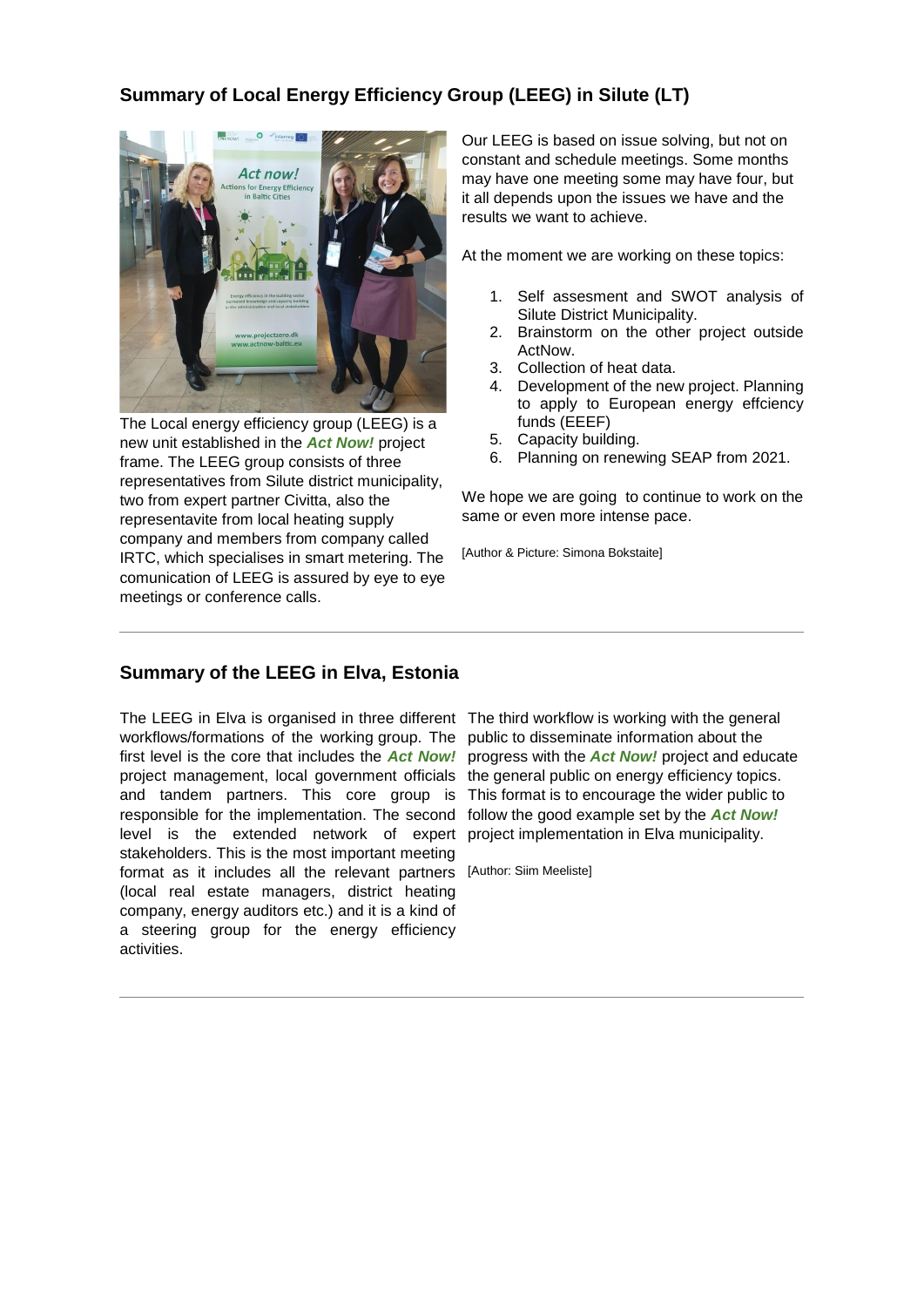## **Local energy efficiency groups in Finland - Sievi and Kalajoki**

The situation of *Act Now!* partners in Finland is different than in other partner countries since the municipality partner Assosiation of Ylivieska region consists of six different municipalities. The "preliminary LEEG" was established in April 2018 and it has worked in order to increase the awareness about energy efficiency and building the energy capacity in the region. All of the municipalities in the area are in a different phase of the climate work, and for the *Act Now!* project Sievi municipality has been selected as a pilot municipality and Kalajoki as a reference municipality. The good practices learnt will be passed around the Ylivieska region.

| <b>Quick facts</b>               | <b>Sievi</b>                   | <b>Kalajoki</b>       |
|----------------------------------|--------------------------------|-----------------------|
| <b>Population</b>                | 4,983                          | 12,320                |
| <b>Population</b><br>density     | 6,33/km <sup>2</sup>           | 13,41/km <sup>2</sup> |
| <b>Main economical</b><br>branch | Industry                       | Industry              |
| <b>Special feature</b>           | Big<br>industrial<br>companies | Tourism<br>branch     |

Kalajoki has been in Finnish national Energy Efficiency Agreement for Municipalities since 2010 and have had functional energy efficiency group for [Author & Picture: Anne-Riikka Rautio] a few years now. Since the energy efficiency work has been on-going for years in Kalajoki the LEEG has valuable knowledge how to do the climate work in Finnish municipalities.



One of the most important tasks of the "preliminary LEEG" is the establishment of LEEG in Sievi. The core of the LEEG will be municipality's technical and administration staff. The other members of LEEG have been selected so that they would represent all the important stakeholders in the municipality. In small municipalities, this is especially important since the sense of community working together can compensate the small size. The selected stakeholders will represent the municipality's industry, agriculture, church and the local energy company. The organization meeting will be held at mid November. The role of the "preliminary LEEG" is to make the start of the LEEG in Sievi as smooth as possible and to bring the knowledge learnt from other LEEGs in Act Now project.

# **Gulbene Capacity Building Scheme Action Plan 1st Workshop: "First step towards SEAP/SECAP in Gulbene Municipality"**



One of the key priorities identified within the Capacity Building Scheme (CBS) action plan developed within the tandem approach between Gulbene Municipality and RTU Institute of Energy Systems and Environment is the finalization of a SECAP.

The aim of *Act Now!* project is focused on RTU defined six focused workshops aiming in Currently Gulbene Municipality has not a tailored SECAP, in this context the specific action developed through the tandem approach would like to provide a new, consistent and active SECAP also beyond the project end. Specifically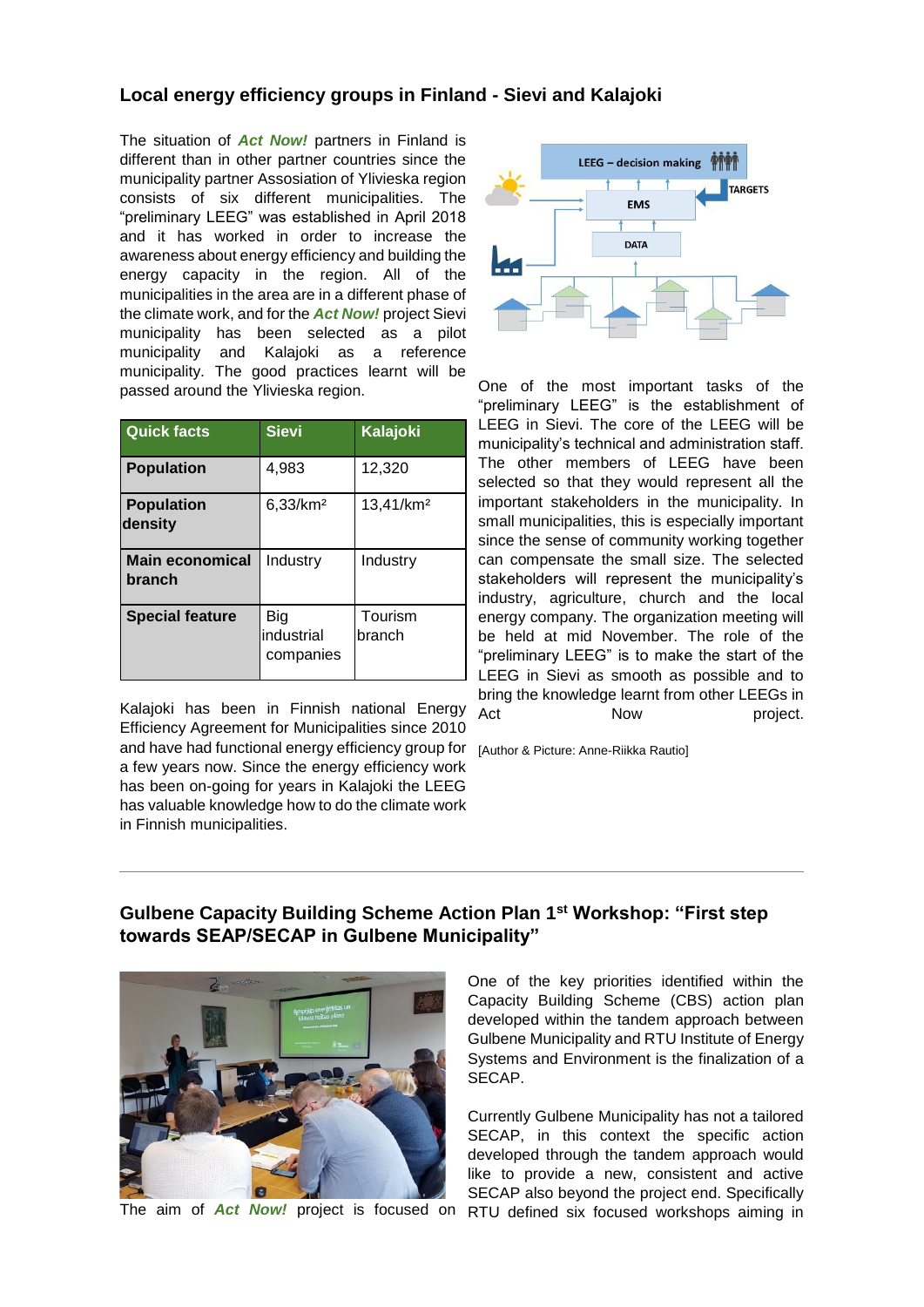capacity building for municipality to create or order to have by May 2020 the final and approved strengthening energy efficiency and climate version of the SECAP. The LEEG is main protection strategies. In particularly tailored beneficiary of the knowledge and know/how Capacity Building Scheme (CBS) will be developed and adapted to the needs of the participating municipalities. Core of these Capacity Building Schemes is the creation within The timeline of the specific CBS implementation each participating Municipality of Local Energy Efficiency Group (LEEG) consisting of municipality staff members and relevant local On the 29<sup>th</sup> of October 2019 in the Gulbene stakeholders as steering bodies for future energy efficiency measures and frame for an on-the-jobtraining for which customized action plans will be SEAP/SECAP in Gulbene Municipality". The developed.

transfer and will be in charge to present to other neighbour municipalities the finalized SECAP.

is based on six workshops as described below.

Municipality Hall was organized the first CBS workshop with the title of "First step towards workshop has been organized in synergy with the project Life Adaptate (EU Life programme).

|                | <b>Topic</b>                                                                                                             | <b>Date</b> |
|----------------|--------------------------------------------------------------------------------------------------------------------------|-------------|
|                | First step towards SEAP/SECAP in Gulbene Municipality                                                                    | 29.10.2019  |
| $\overline{2}$ | Energy management system in Gulbene Municipality                                                                         | 03.12.2019  |
| 3              | Discussion about different measures to be included in the SEAP/SECAP  Jan 2020                                           |             |
|                | 4 How to improve communication about energy efficiency, climate and<br>environmental issues with different target groups | Feb 2020    |
| 5 <sup>1</sup> | Energy management system: the role and duties of different employees                                                     | Mar. 2020   |
| 6              | SECAP presentation to other Municipalities by Gulbene LEEG                                                               | May 2020    |

The aim of the workshop was to actively engage During the first part of the workshop the Energy the LEEG and the Gulbene management staff trough the preliminary identification of the key challenges, objectives, goals and specific tasks towards the pathways of SEAP/SECAP definition. The event accounted for 14 participants including: the Mayor of Gulbene Municipality, eight LEEG delegates, the delegates from RTU Institute of Energy Systems and Environment (Prof. Marika Rošā and Assoc. Prof. Francesco Romagnoli) and the delegate from EKODOMA SIA in the frame of Life Adaptate project.

Municipality Manager and LEEG delegate from Gulbene Municipality Krišjānis Upāns presented the results of the preliminary preconditions analysis. The energy consumption in municipal buildings, lightning and transportation fleet were presented and the main lacks and criticalities discussed with the coaching partner (e.g. lack of monitored heat consumption in several parishes, systematic and consistent data collection about firewood consumption, and refinement of data collection on the transport sector). The analysis was performed on a data collection template provided by RTU-IESE.

> Prof. Marika Rošā presented key success factors for Energy Management implementation according to ISO 50001 based on best case practices implemented in the Latvian context and well described in the dissemination material of [Compete4SECAP project.](https://191838.seu.cleverreach.com/c/37246923/c81e728d2-q17jat)

> The second part of the workshop was dedicated to identify five specific challenges to be addressed with reduction and adaption measure within a SECAP using as well the output from the SWOT analysis and capacity assessment output within the *Act Now!* project.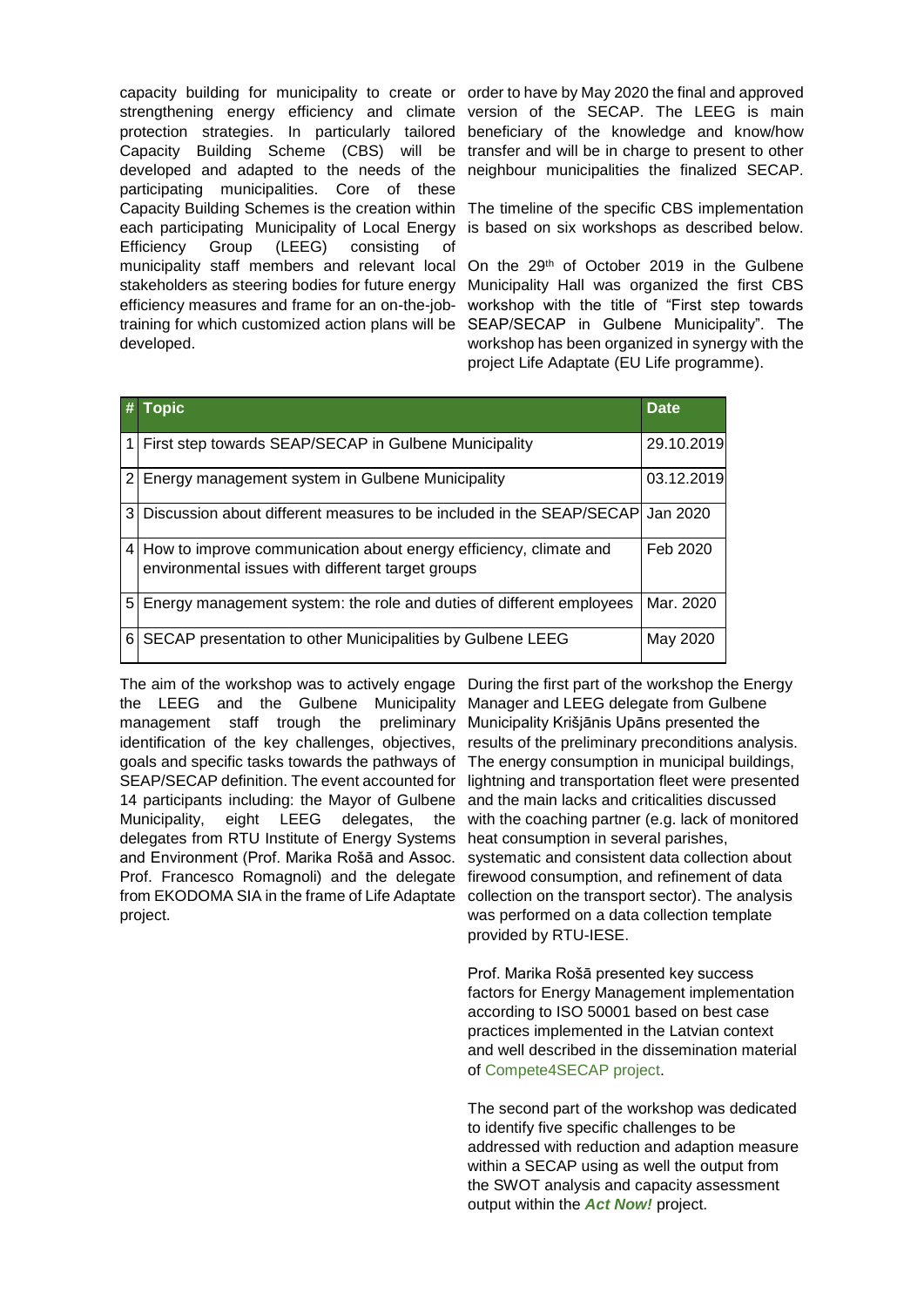

The event was organized into two main parts. The first part was more theoretical and addressed to the presentation of the overall concept and main principles towards SEAP/SECAP developments. The presentation of best case practices about the implementation of Energy Management System from other Latvian Municipality municipalities was also presented. The second part was oriented to a more actively involvement of the LEEG to define the challenges to set the strategic goals and objectives towards the SEAP implementation.

The implemented method aimed to use post-it to stick on a white board to be further assigned to eight main dimensions of the identified challenges at municipal level, namely: lighting, microclimate in buildings, scientific knowledge transfer, buildings, energy management, communication, technical aspects, heating systems. Finally the LEEG selected three main priorities in order to consistently identify the specific targets, the specific action to be addressed and which (and how) involve stakeholders.The selected main challenges were: implementation of the Energy Management System, inefficient temperature control in the municipality administrative buildings, communication. The LEEG will continue with the same approach for the other identified challenges in order to further have a discussion and clarification.

The workshop closed setting the tasks before the next meeting planned for the 3<sup>rd</sup> of December.

[Author & Pictures: Francesco Romagnoli]

### *Act Now!* **contributes to AREA 21 transnational workshop in St. Petersburg**

On Oct., 29th Prof. Adam Cenian from Institute of Fluid-Flow Machinery Polish Academy of Sciences (*Act Now!* Project partner) took part in the transnational workshop of Area 21 Baltic Sea Region project taking place in St. Petersburg (Russia). This project brings together authorities, energy providers and citizens to find and apply the best solutions for energy saving in their cities. This year Area 21 Workshop/Round Table on 'Strategic Energy Planning in Urban Districts: International Good Practices and Future Policy Perspectives' took place during the "XVIII. Annual Strategic Planning Leaders Forum of the Regions and Cities of Russia" (Forum Strategov, [forumstrategov.ru/eng/program/stol77.html\).](https://191838.seu.cleverreach.com/c/37246924/c81e728d2-q17jat) The Round Table co-organised by HafenCity University Hamburg (Germany) and Peter the Great St. Petersburg Polytechnic University (Russia) concentrated on the potentials and



Kaisa-Reeta Koskiinen from Helsinki gave an opening keynote presentation on the city approach to energy transition in the context of climate change. Later, partners from the EUfinanced projects: *Act Now!*, Effect4Buildings and eTEACHER presented good practices and actions, which promote energy efficiency in the building stock. Prof. Cenian gave a talk on ['Act](https://191838.seu.cleverreach.com/c/37246925/c81e728d2-q17jat)  [Now!: Improving Energy Efficiency through](https://191838.seu.cleverreach.com/c/37246925/c81e728d2-q17jat)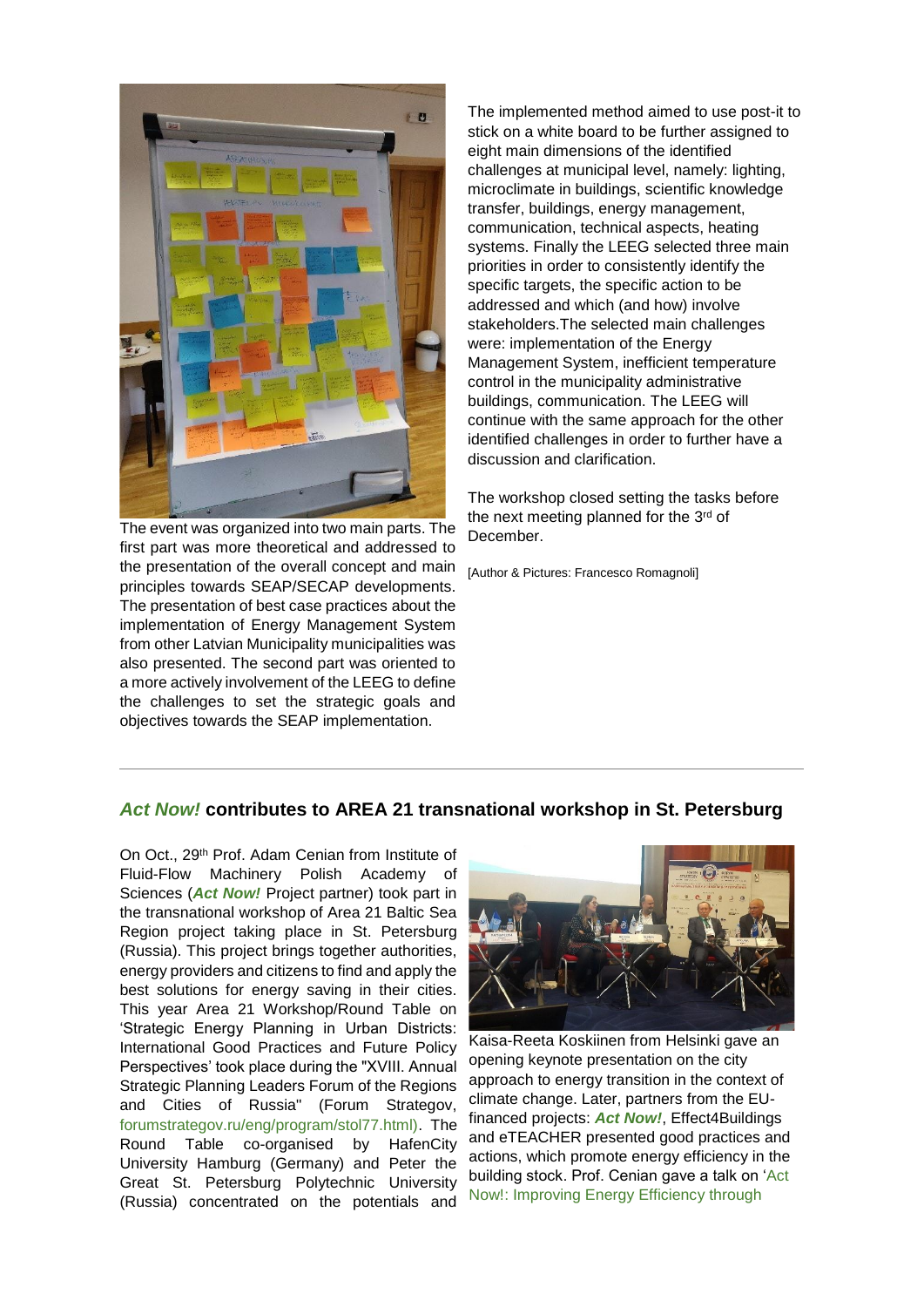barriers for strategic energy planning in urban [Capacity Building of Public Administrations'.](https://191838.seu.cleverreach.com/c/37246925/c81e728d2-q17jat) districts. The following panel discussion concentrated on:



• barriers to stakeholders involvement in strategic planning for improving energy efficiency in housing and public utilities;

- the role of information and communications technology (ICT) in energy efficiency;
- best international practices to develop and implement strategic energy plans in urban districts.

[Author: Adam Cenian, Pictures: Galya Vladova/Olga **Kalchenkol** 

## *Act Now!* **promoted at Pomeranian Energy Picnic in Gdynia**

The *Act Now!* project was promoted by IMP PAN coworkers during the 9th Pomeranian Energy Picnic (June, 15-17<sup>th</sup>) at the Arka Gdynia Square. The meeting take place every year and is dedicated to energy efficiency and renewable energy sources. It is organized by City of Gdynia and Voivodship Fund for Environmental Protection and Water Management, PGE Energia Ciepła SA and OPEC Gdynia. This year honorary patronage took Dariusz Drelich – Governor of Pomerania Voivodship, National Fund for Environmental Protection and Water Management, Ministry of Energy and Ministry of Environment

A number of events and meetings organized during the 9<sup>th</sup> Pomeranian Energy Days was an opportunity to broaden the knowledge on the efficient use of energy and modern and innovative energy-saving solutions. IMP PAN was promoting energy efficiency measures in the building stock during open-air meetings. Relatively much attention was paid towards "green" transportation systems, including electrical bikes and scooters. As parents were discussing various technical and financial issues, children were learning what is energy and heat through plays and contests.



seminar "Citizen Energetics and Contemporary Energy Challenges in Municipalities" took place on the  $17<sup>th</sup>$  of June 2019. On 17<sup>th</sup> Juni Teresa Zurek from the Institute of Fluid-Flow Machinery of the Polish Academy of Science (IMP PAN) in Gdansk presented a talk on EU requirements regarding improvement of energy efficiency of buildings and experience related to the implementation of the directive on the energy performance of buildings in our country.

Another expert presented innovative solutions for energy/heat generation that help to protect environment and citizens finances. The City Hall administration and OPEC (local heat provider) presented the "Clear Air" program, advantages of district heating and various financial support schemes.